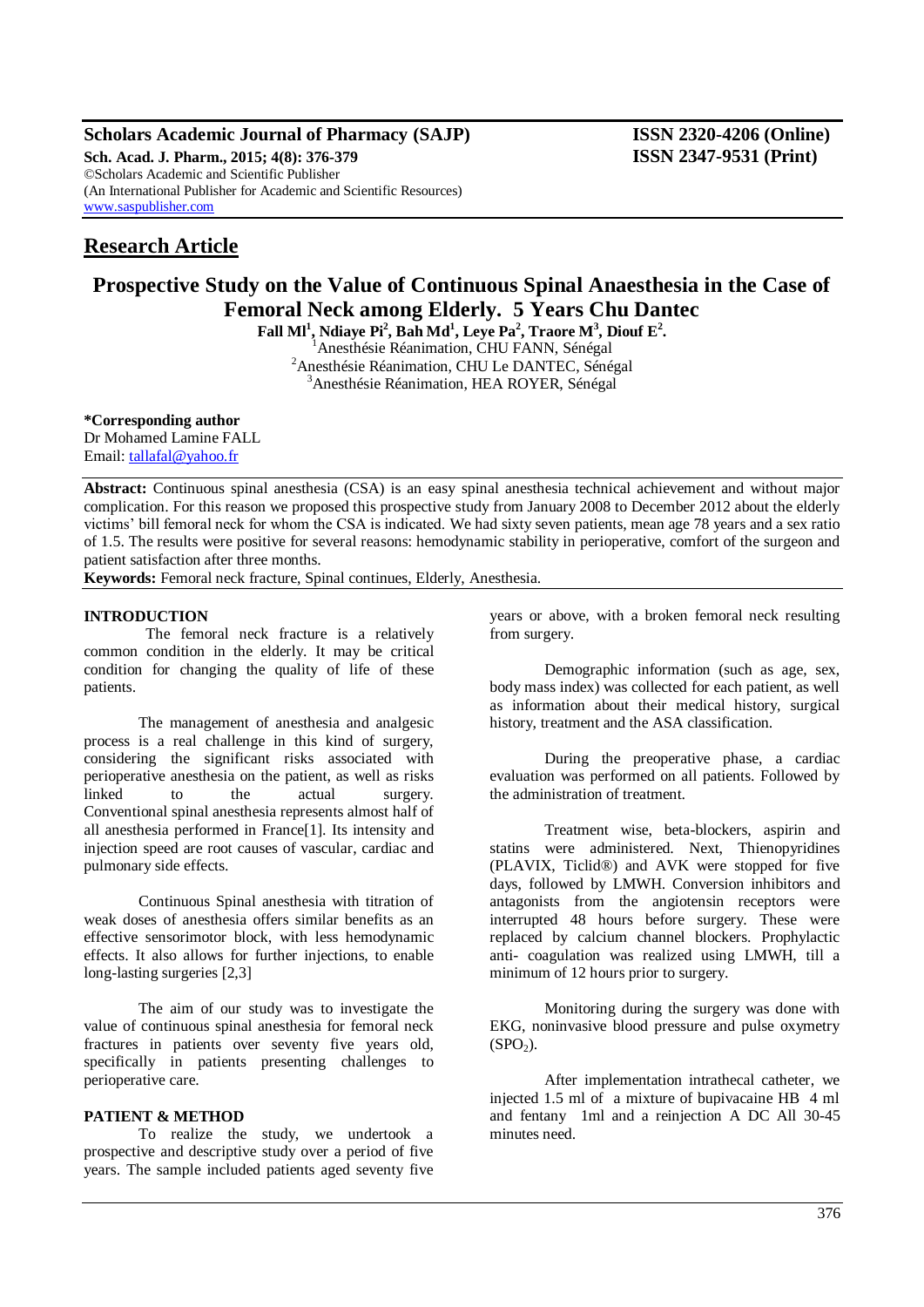A slight analgesic sedation was consistently Associate 0.25mg / kg of Ketamine and Midazolam 0.2 mg/kg.

The operating room after taking an intravenous infusion, a monitoring of EKG (DII and V5) for the ST segment of the heart rate, the Saturation fingers and blood pressure. Oxygen therapy to 3/min and a prefiling of 5 to 15 ml  $/$  kg of 0.9% saline serum were carried out in accordance cardiac status.

After two disinfections, a sterile field was set up next to the puncture site and the first of the interspinous space L3 -L4 or L4- L5 was performed in lateral recumbency for all patients. When the needle penetrated into the subarachnoid space CSF flux, it was oriented so that the catheter is directed cephalic. The latter was introduced without resistance, over a maximum distance of 3 cm. The needle was then removed and the attached catheter. An antibacterial filter was granted and was injected the initial bolus. After a cold sensitivity tests an engine block and the patient was installed by the surgeon with verification of all contact area.

During the intervention parameters (CR, Blood pressure and Spo2) were recorded (all) the whole 5 minutes. One Hypotension was treated with a refilling 10 ml / kg and then ephedrine bolus (3mg) or néosinéphrine (from 40μg) if cardiac status was delete. At the end of the procedure, the catheter was removed in all patients, a postoperative multimodal analgesia was proposed with a goal of analogy scale less than 3.

# **RESULTS**

 Sixty seven patients were included: the average age was 78 years (75-83). Men represented 57 % of patients. Time for carrying out the technique was 12 minutes (5 -18).

The average number of bolus was 3 with a range of 1 to 4.

Only 5 patients experience hypotension curbed by filling, one had ephedrine and another of the néosinéphrine. No electrical EKG changes perioperative was observed.

No conversion to general anesthesia. The engine block was complete in all cases and the installation never exceeded seven minutes.

The average duration of response was 58 min with a range of 49-87 min. Hemodynamic stability evaluated based on clinical surveillance data was satisfactory. No side effects were observed during the study.

No electrical or enzymatic modification postoperatively was noted. No headache lifted after five days following the intervention or death during the three months after the procedure.

Epidemiological characteristics are shown in Table I and intraoperative data in Table II.

| <b>DIE-1 : Epigemiological characteris</b> |               |  |
|--------------------------------------------|---------------|--|
| <b>Characteristics</b>                     | Patients = 67 |  |
| Sex (M, F)                                 | 37/30         |  |
| Age (years)                                | 78 [75-83]    |  |
| Heart failure                              | 3 cases       |  |
| <b>HTA</b>                                 | 21 cases      |  |
| Ischemic heart                             | 15 cases      |  |

# **Table-I : Epidemiological characteristics**

| Table-II: Per operating data per |  |  |  |
|----------------------------------|--|--|--|
|----------------------------------|--|--|--|

| <b>Paramètres</b>            | Patients n=67                                        |
|------------------------------|------------------------------------------------------|
| Completion time              | $12[5-18]$                                           |
| Approach (Median/paramedian) | 60/7                                                 |
| <b>Boluses</b>               | $3[1-4]$                                             |
| Intervention Time (min)      | 58 [50-87]                                           |
| hypotension                  | 5 cas                                                |
| Ephédrine/néo (2)            | $1(3+3 \text{ mg} \text{ éphédrine}/40 \mu\text{g})$ |
| Filling means Volume         | $8ml/Kg [6 - 15]$                                    |

### **DISCUSSION**

 During our study continuous spinal anesthesia had provided good hemodynamic stability in-operative and postoperative. The number of patient (operated) surgery after hip fracture is increasing due to the aging of the general population. Over 30% of these patients more than 85 years [4]. The great debate is that of the choice of anesthetic technique. All of the literature showed no benefit of locoregional anesthesia spinal died, compared with general anesthesia. A metaanalysis of 141 randomized trials involving 9559 patients (observed) to observe a reduction in mortality and DVT reduction to one month for spinal anesthesia compared to general anesthesia [5]. Other studies on large collectives have not found difference in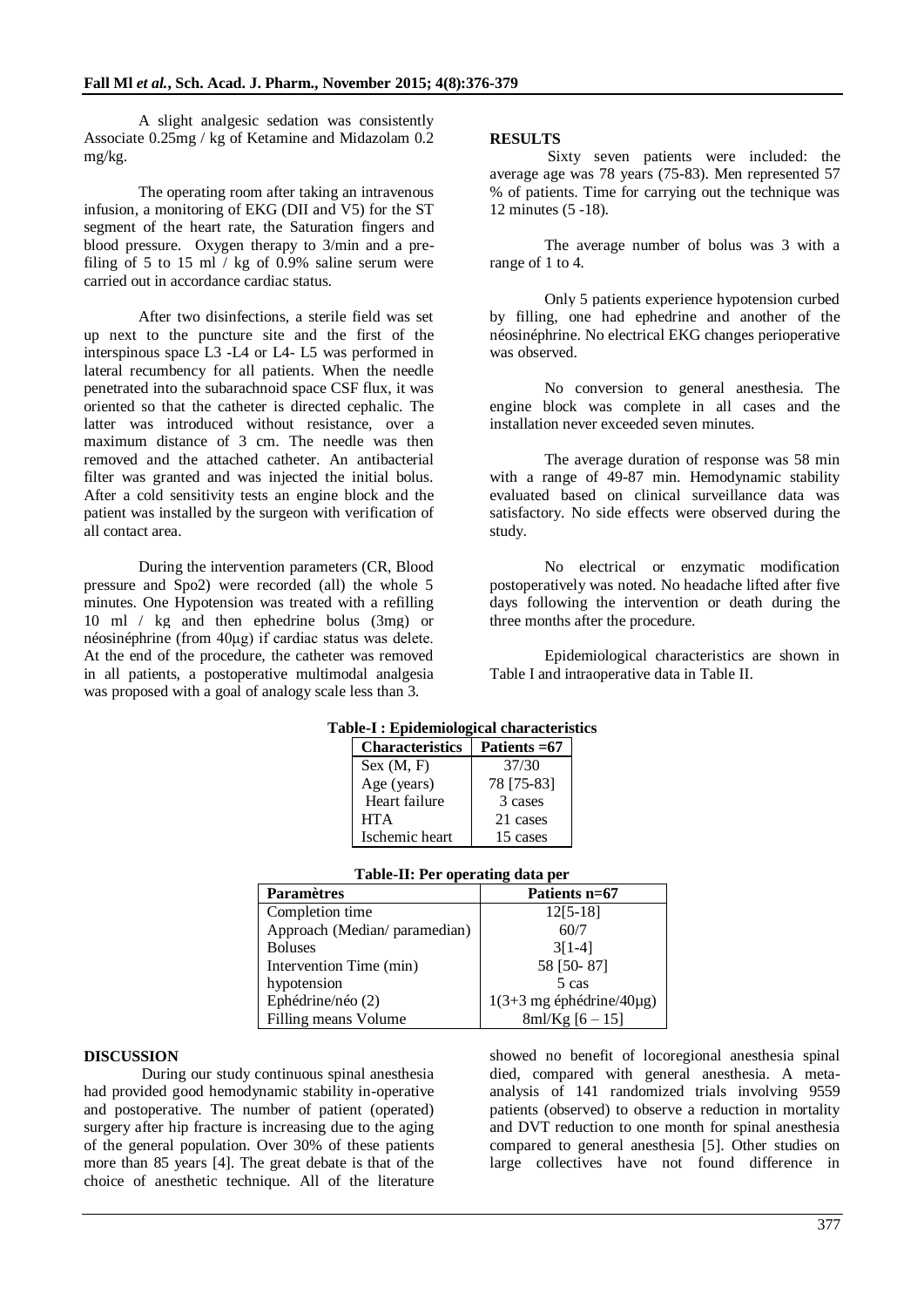cardiovascular morbidity and mortality according to anesthetic technique [4-7].

Regarding plexus blocks, they could be alternative techniques to the CSA, however femoral neck surgery requires blocking both the plexus (lumbar and sacral). Achieving these blocks often requires patient handling very painful and can be associated with failures in the territory of the obturator nerve [17] and sometimes complicate deleterious hemodynamic events.

Recent epidemiological surveys on mortality related to anesthesia, have objectified the occurrence of cardiac arrest during conventional spinal anesthesia, especially in the elderly [5]. These data have only to recall the very poor hemodynamic tolerance of a sympathetic block extended and brutal in frail patients [15,16]

The main problem with conventional spinal anesthesia being the lack of predictability of the extent and duration of sensory block [8,11,13], the result is often an anesthetic overdose. Indeed, the duration of spinal anesthesia but also its sensory level is both proportional to the dose [9,13,16,21], it is understandable that the fear of failure in terms of and / or duration, dose important is administered. To overcome these drawbacks, the most appropriate technique could be at our level continuous spinal anesthesia. The insertion of an intraspinal catheter allows titrate local anesthetic and reinjecting necessary. It reduces the extent and intensity of the sympathetic block and limit the hemodynamic consequences of spinal anesthesia in patients with weak cardiovascular system [10,19,21].

In our work hemodynamic stability was satisfactory; this joins the results of the team Favarel - Garrigues which showed the superiority of the CSA in relation to the RA in terms of hemodynamic side effects. CSA caused less events and less hypotensive myocardial ischemia than other anesthetic techniques used in these studies.

In our work hemodynamic stability was satisfactory; this joins the results of the team Favarel - Garrigues which showed the superiority of the CSA in relation to the SA in terms of hemodynamic side effects. CSA caused less events and less hypotensive, myocardial ischemia than other anesthetic techniques used in these studies.

Prevention of infectious complications is essentially based on the respect of a type of surgical asepsis during the introduction of catheters.

The other complication own the RAC is the wrong distribution related to an insertion of a catheter into excessive length of subarachnoid space. Prevention resides on insertion of the catheter maximally 40 mm

and the contact point of the echo - tracking in some patients [19].

The evil sacred distribution; this is the result of a catheter whose end is at the sacral concavity. This situation occurs when the catheter is too advanced and took a caudal direction after having stumbled on the roots of the ponytail. In one patient supine, horizontal table, local anesthetics accumulated in the concavity of the sacrum, causing blockage limited to sacred and lumbar roots [19,20].

The following injections of local anesthetics increasing only very little sensory level which is still above T12. It is this sacred accumulation of local anesthesia that was the cause of syndromes ponytail described in CSA after injection of very high doses of lidocaine [21]. Its prevention is early detection sacred distribution so as not to reach a concentration of local anesthetic nerve at the roots of the ponytail. It should be suspected if a sacred accumulation 10 mg hyperbaric bupivacaine or iso provides a lower block to T12  $[14,12,20]$ . It is then easy to obtain a sensory level widest continuing injection supine but by positioning the table in Trendelenburg and use a hyperbaric solution so that the anesthetic solution is distributed upward. Another measure is to prevent the catheter takes a caudal direction. Using directional bevel needle to Tuohy type used to direct the catheter and getting a cephalic catheter in all cases catheters are not installed by more than 3 cm [21]. Finally the last measure is to achieve the introduction of a patient in lateral recumbency. Indeed with Lateral supine anteroposterior physiological curvatures cannot influence the distribution of local anesthetics [14].

None of these complications were noted in our study.

A perfect hemodynamic stability was provided by the RAC on land in patients at risk [18, 21] makes the anesthetic technique of choice in patients with hip fracture especially when they are very old.

# **CONCLUSION**

This work shows the interest of continuous spinal anesthesia as a good alternative for anesthesia in the elderly, victims fracture of the femoral neck.

It provides good dynamic stability perioperative, with less use of vasoconstrictor; it allows a reduction of postoperative cardiovascular complications in the short and medium term.

# **REFERENCES**

1. Adam F, Bonnet F; Techniques des blocs centraux chez l'adulte. In B. Dalens Traité d'anesthésie générale, Groupes de liaison SA, 2004; 4; 6:1-25.